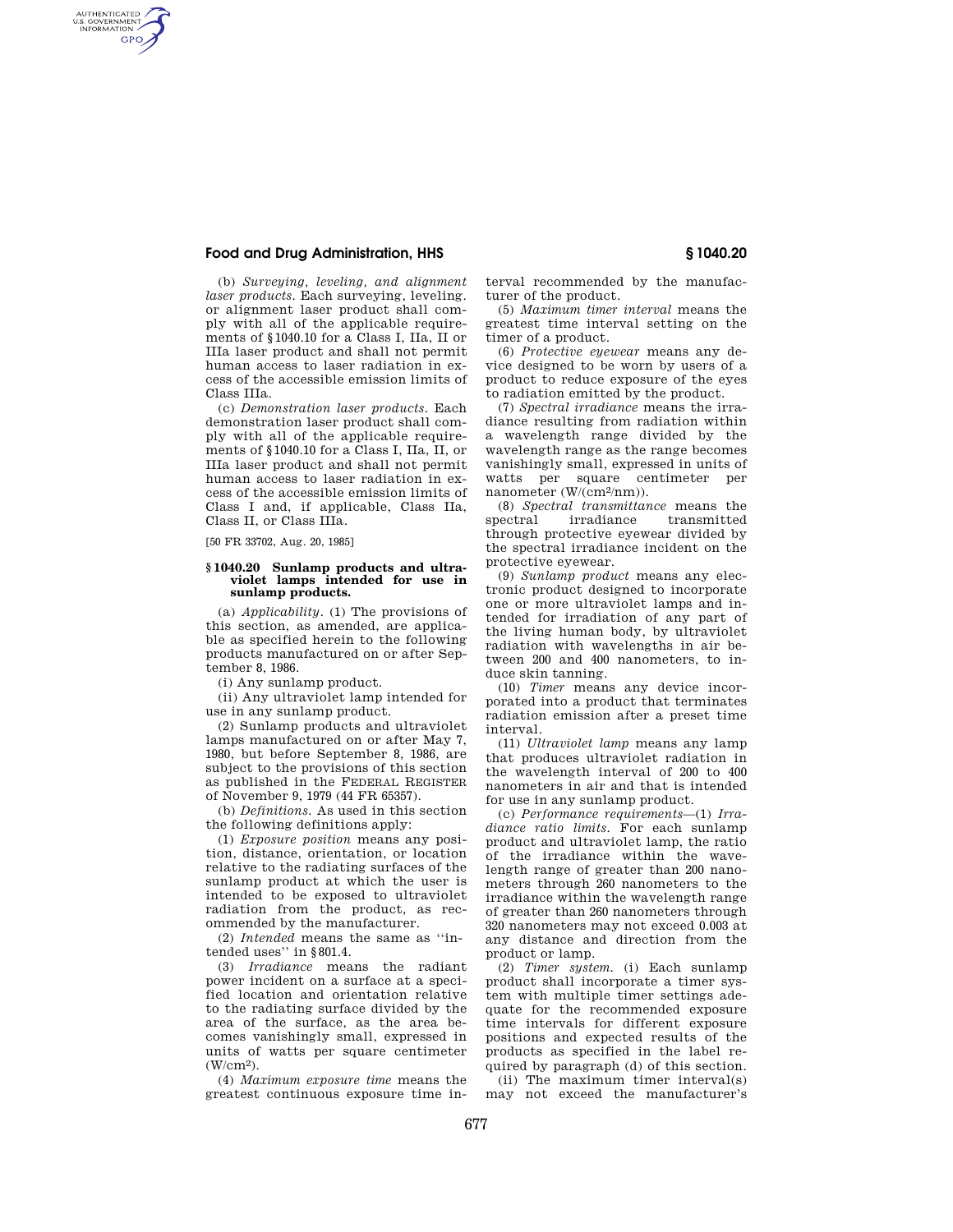recommended maximum exposure time(s) that is indicated on the label required by paragraph  $(d)(1)(iv)$  of this section.

(iii) No timer interval may have an error greater than 10 percent of the maximum timer interval of the product.

(iv) The timer may not automatically reset and cause radiation emission to resume for a period greater than the unused portion of the timer cycle, when emission from the sunlamp product has been terminated.

(v) The timer requirements do not preclude a product from allowing a user to reset the timer before the end of the preset time interval.

(3) *Control for termination of radiation emission* Each sunlamp product shall incorporate a control on the product to enable the person being exposed to terminate manually radiation emission from the product at any time without disconnecting the electrical plug or removing the ultraviolet lamp.

(4) *Protective eyewear.* (i) Each sunlamp product shall be accompanied by the number of sets of protective eyewear that is equal to the maximum number of persons that the instruc-<br>tions provided under paragraph provided  $(e)(1)(ii)$  of this section recommend to be exposed simultaneously to radiation from such product.

(ii) The spectral transmittance to the eye of the protective eyewear required by paragraph  $(c)(4)(i)$  of this section shall not exceed a value of 0.001 over the wavelength range of greater than 200 nanometers 320 nanometers and a value of 0.01 over the wavelength range of greater than 320 nanometers through 400 nanometers, and shall be sufficient over the wavelength greater than 400 nanometers to enable the user to see clearly enough to reset the timer.

(5) *Compatibility of lamps.* An ultraviolet lamp may not be capable of insertion and operation in either the ''single-contact medium screw'' or the "double-contact medium lampholders described in American National Standard C81.10–1976, Specifications for Electric Lamp Bases and Holders—Screw-Shell Types, which is incorporated by reference. Copies are available from the American National Standards Institute, 1430 Broadway,

**§ 1040.20 21 CFR Ch. I (4–1–10 Edition)** 

New York, NY 10018, or available for inspection at the National Archives and Records Administration (NARA). For information on the availability of this material at NARA, call 202–741–6030, or go to: *http://www.archives.gov/*   $f$ *ederal register*/

*code*l*of*l*federal*l*regulations/* 

*ibr*l*locations.html.* 

(d) *Label requirements.* In addition to the labeling requirements in part 801 and the certification and identification requirements of §§1010.2 and 1010.3, each sunlamp product and ultraviolet lamp shall be subject to the labeling requirements prescribed in this paragraph and paragraph (e) of this section.

(1) *Labels for sunlamp products.* Each sunlamp product shall have a label(s) which contains:

(i) A warning statement with the words ''DANGER—Ultraviolet radiation. Follow instructions. Avoid overexposure. As with natural sunlight, overexposure can cause eye and skin injury and allergic reactions. Repeated exposure may cause premature aging of the skin and skin cancer. WEAR PRO-TECTIVE EYEWEAR; FAILURE TO MAY RESULT IN SEVERE BURNS OR LONG-TERM INJURY TO THE EYES. Medications or cosmetics may increase your sensitivity to the ultraviolet radiation. Consult physician before using sunlamp if you are using medications or have a history of skin problems or believe yourself especially sensitive to sunlight. If you do not tan in the sun, you are unlikely to tan from the use of this product.''

(ii) Recommended exposure position(s). Any exposure position may be expressed either in terms of a distance specified both in meters and in feet (or in inches) or through the use of markings or other means to indicate clearly the recommended exposure position.

(iii) Directions for achieving the recommended exposure position(s) and a warning that the use of other positions may result in overexposure.

(iv) A recommended exposure schedule including duration and spacing of sequential exposures and maximum exposure time(s) in minutes.

(v) A statement of the time it may take before the expected results appear.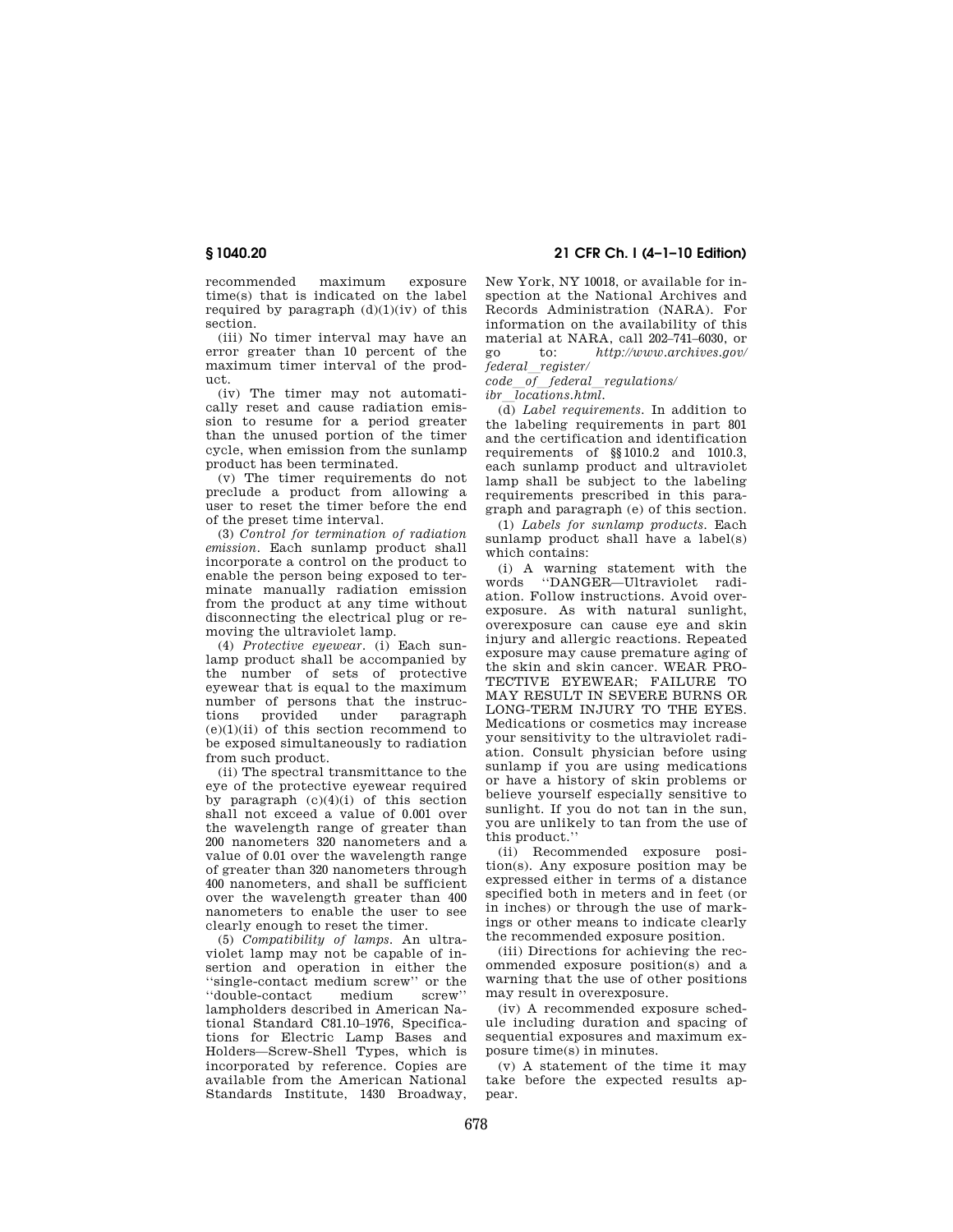## **Food and Drug Administration, HHS § 1040.20**

(vi) Designation of the ultraviolet lamp type to be used in the product.

(2) *Labels for ultraviolet lamps.* Each ultraviolet lamp shall have a label which contains:

(i) The words ''Sunlamp—DANGER— Ultraviolet radiation. Follow instructions.''

(ii) The model identification.

(iii) The words ''Use ONLY in fixture equipped with a timer.'

(3) *Label specifications.* (i) Any label prescribed in this paragraph for sunlamp products shall be permanently affixed or inscribed on an exterior surface of the product when fully assembled for use so as to be legible and readily accessible to view by the person being exposed immediately before the use of the product.

(ii) Any label prescribed in this paragraph for ultraviolet lamps shall be permanently affixed or inscribed on the product so as to be legible and readily accessible to view.

(iii) If the size, configuration, design, or function of the sunlamp product or ultraviolet lamp would preclude compliance with the requirements for any required label or would render the required wording of such label inappropriate or ineffective, or would render the required label unnecessary, the Director, Office of Compliance (HFZ–300), Center for Devices and Radiological Health, on the Center's own initiative or upon written application by the manufacturer, may approve alternate means of providing such label(s), alernate wording for such label(s), or deletion, as applicable.

(iv) In lieu of permanently affixing or inscribing tags or labels on the ultraviolet lamp as required by §§1010.2(b) and 1010.3(a), the manfacturer of the ultraviolet lamp may permanently affix or inscribe such required tags or labels on the lamp packaging uniquely associated with the lamp, if the name of the manufacturer and month and year of manufacture are permanently affixed or inscribed on the exterior surface of the ultraviolet lamp so as to be legible and readily accessible to view. The name of the manufacturer and month and year of manufacture affixed or inscribed on the exterior surface of the lamp may be expressed in code or symbols, if the manufacturer has pre-

viously supplied the Director, Office of Compliance (HFZ–300), Center for Devices and Radiological Health, with the key to such code or symbols and the location of the coded information or symbols on the ultraviolet lamp. The label or tag affixed or inscribed on the lamp packaging may provide either the month and year of manufacture without abbreviation, or information to allow the date to be readily decoded.

(v) A label may contain statements or illustrations in addition to those required by this paragraph if the additional statements are not false or misleading in any particular; e.g., if they do not diminish the impact of the required statements; and are not prohibited by this chapter.

(e) *Instructions to be provided to users.*  Each manufacturer of a sunlamp product and ultraviolet lamp shall provide or cause to be provided to purchasers and, upon request, to others at a cost not to exceed the cost of publication and distribution, adequate instructions for use to avoid or to minimize potential injury to the user, including the following technical and safety information as applicable:

(1) *Sunlamp products.* The users' instructions for a sunlamp product shall contain:

(i) A reproduction of the label(s) required in paragraph  $(d)(1)$  of this section prominently displayed at the beginning of the instructions.

(ii) A statement of the maximum number of people who may be exposed to the product at the same time and a warning that only that number of protective eyewear has been provided.

(iii) Instructions for the proper operation of the product including the function, use, and setting of the timer and other controls, and the use of protective eyewear.

(iv) Instructions for determining the correct exposure time and schedule for persons according to skin type.

(v) Instructions for obtaining repairs and recommended replacement components and accessories which are compatible with the product, including compatible protective eyewear, ultraviolet lamps, timers, reflectors, and filters, and which will, if installed or used as instructed, result in continued compliance with the standard.